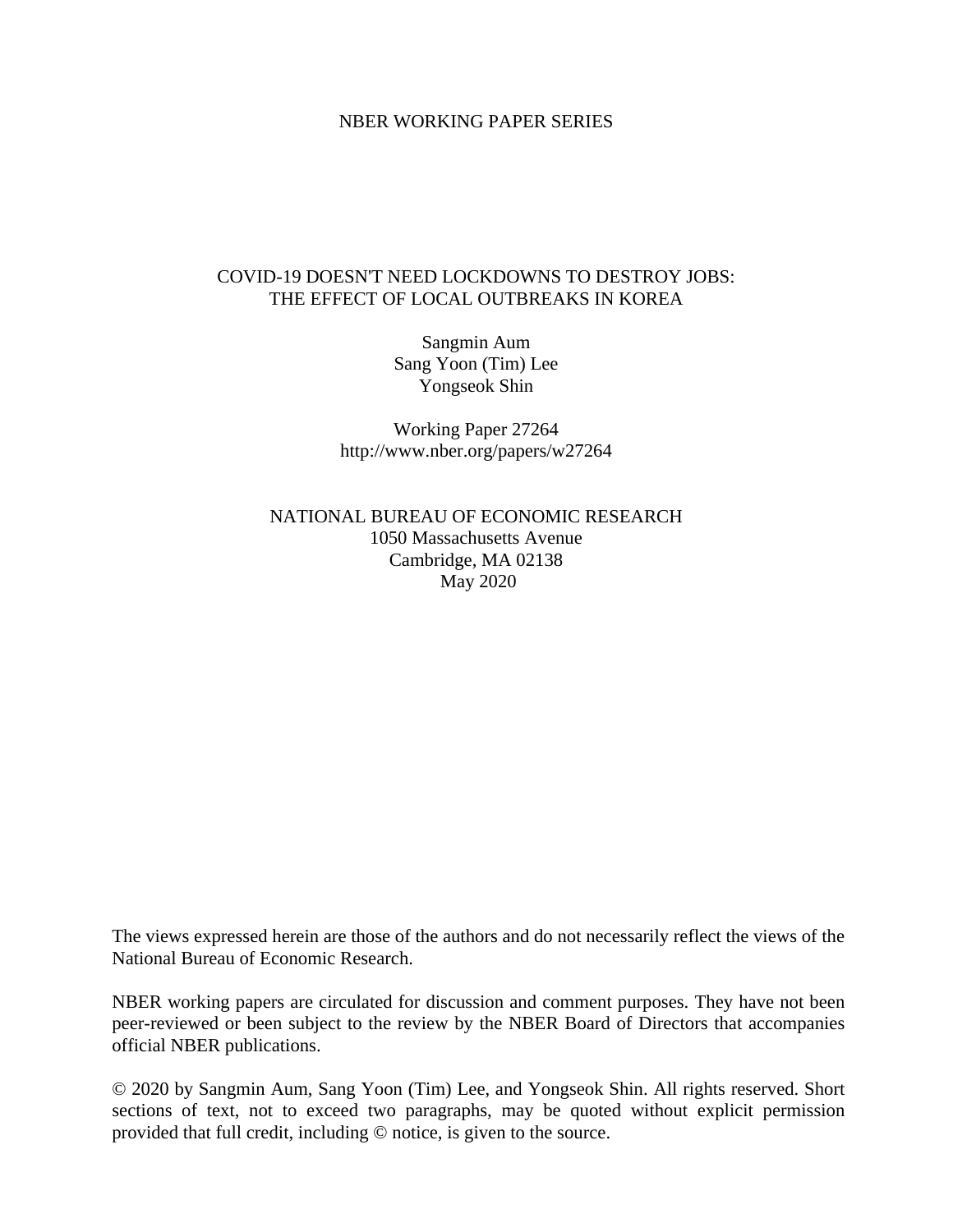COVID-19 Doesn't Need Lockdowns to Destroy Jobs: The Effect of Local Outbreaks in Korea Sangmin Aum, Sang Yoon (Tim) Lee, and Yongseok Shin NBER Working Paper No. 27264 May 2020 JEL No. I14,I18,J21

#### **ABSTRACT**

Unlike most countries, Korea did not implement a lockdown in its battle against COVID-19, instead successfully relying on testing and contact tracing. Only one region, Daegu-Gyeongbuk (DG), had a significant number of infections, traced to a religious sect. This allows us to estimate the causal effect of the outbreak on the labor market using difference-in-differences. We find that a one per thousand increase in infections causes a 2 to 3 percent drop in local employment. Noncausal estimates of this coefficient from the US and UK, which implemented large-scale lockdowns, range from 5 to 6 percent, suggesting that at most half of the job losses in the US and UK can be attributed to lockdowns. We also find that employment losses caused by local outbreaks in the absence of lockdowns are (i) mainly due to reduced hiring by small establishments, (ii) concentrated in the accommodation/food, education, real estate, and transportation industries, and (iii) worst for the economically vulnerable workers who are less educated, young, in low-wage occupations, and on temporary contracts, even controlling for industry effects. All these patterns are similar to what we observe in the US and UK: The unequal effects of COVID-19 are the same with or without lockdowns. Our finding suggests that the lifting of lockdowns in the US and UK may lead to only modest recoveries in employment unless COVID-19 infection rates fall.

Sangmin Aum Myongji University 34 Geobukgol-ro, Seodaemun-gu Seoul 03674 South Korea aumsang@gmail.com

Sang Yoon (Tim) Lee Queen Mary University of London Mile End Road E1 4NS London United Kingdom and CEPR sylee.tim@qmul.ac.uk

Yongseok Shin Department of Economics Washington University in St. Louis One Brookings Drive St. Louis, MO 63130 and NBER yshin@wustl.edu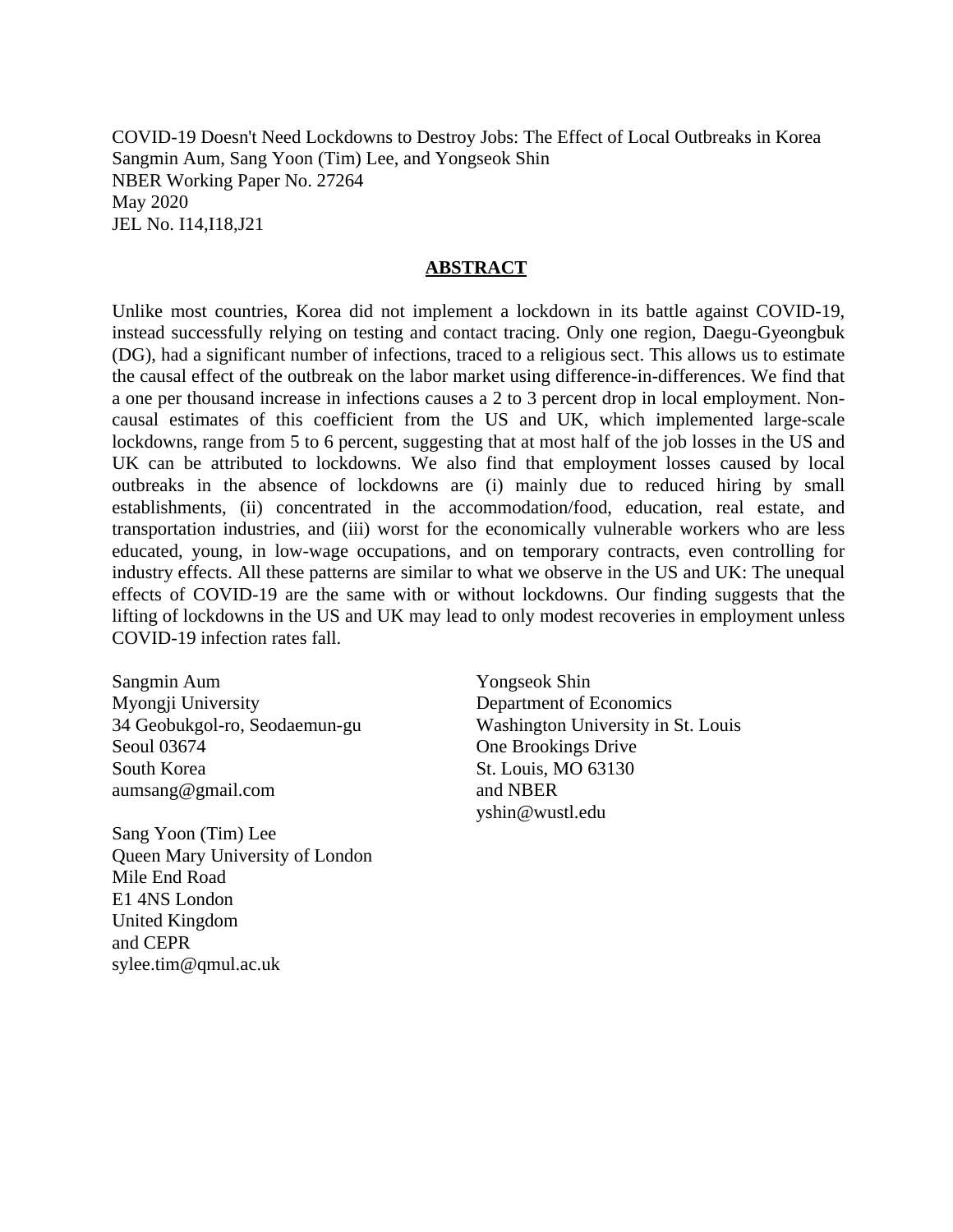We isolate the economic effect of COVID-19 that operates through the fear of infection: The fact that people hunker down and curtail economic activity in response to local outbreaks. Our estimate is not contaminated by the concomitant effect of government-mandated lockdowns or supply and demand shortages from outside the economy (such as inter-regional and international trade) due to the epidemic. We estimate the effect on overall employment, hires and separations, and also examine how the effect is distributed across industries and across workers of different occupation, education, age, gender and employment type.

Our estimation exploits exogenous regional variation in the COVID-19 outbreak in Korea, as well as the absence of mandatory lockdowns or other social-distancing measures imposed by the government.<sup>[1](#page-2-0)</sup> South Korea had only 30 confirmed infections prior to February 18, 2020, when "Patient 31" attended a religious gathering of the "Shincheonji" sect in Daegu, a metropolitan city in the Gyeongbuk province. By February 29, the number of cases in Korea had exploded to 3,150, with 2,724 cases (or 86.4 percent) in the Daegu-Gyeongbuk region (DG hereafter) alone. Of these, more than 60 percent were traced to Shincheonji. Figure [1](#page-3-0) shows the cumulative COVID-19 infections per thousand on February 28 and March 15. It is not the case that DG was more susceptible to the Shincheonji sect, which has members and churches spread all over Korea. Thus, the regional variation in infections is uncorrelated with any underlying socioeconomic factor and provides grounds for a natural experiment.<sup>[2](#page-2-1)</sup>

Moreover, the Korean government chose intensive testing and contact tracing as their tool for containing the epidemic rather than enhanced social distancing, and never mandated a lockdown. This resulted in two additional advantages of our estimation strategy: (i) The economic reactions were not prescribed by the government's promulgation of what are essential or non-essential economic activities, unlike in the vast majority of countries, and (ii) As of May 20, the success of its containment strategy resulted in a very low cumulative infection rate of 0.06 per thousand in Korea, excluding DG, ensuring that the direct effect

<span id="page-2-0"></span><sup>&</sup>lt;sup>1</sup>Another celebrated example of a country not implementing a lockdown is Sweden, and researchers have tried to infer the economic effect of lockdowns by comparing Sweden with other countries [\(Andersen et al.,](#page-18-0) [2020;](#page-18-0) [Born et al.,](#page-18-1) [2020\)](#page-18-1). By design, such studies cannot recover the direct, causal effect of the pandemic and at best, can only estimate the effect of a lockdown. But even the lockdown effects are still subject to omitted variable bias and endogeneity—lockdowns are a choice variable for the government, not an exogenous variation across countries. In addition, Sweden has a much higher cumulative infection rate (3.2 per thousand as of May 20) than some of the comparison countries (e.g., Denmark, 1.9 per thousand), rendering a simple comparison of economic outcomes less informative.

<span id="page-2-1"></span><sup>&</sup>lt;sup>2</sup>The DG region comprises about 10 percent of South Korea's total population of 52 million and about 9 percent of national GDP.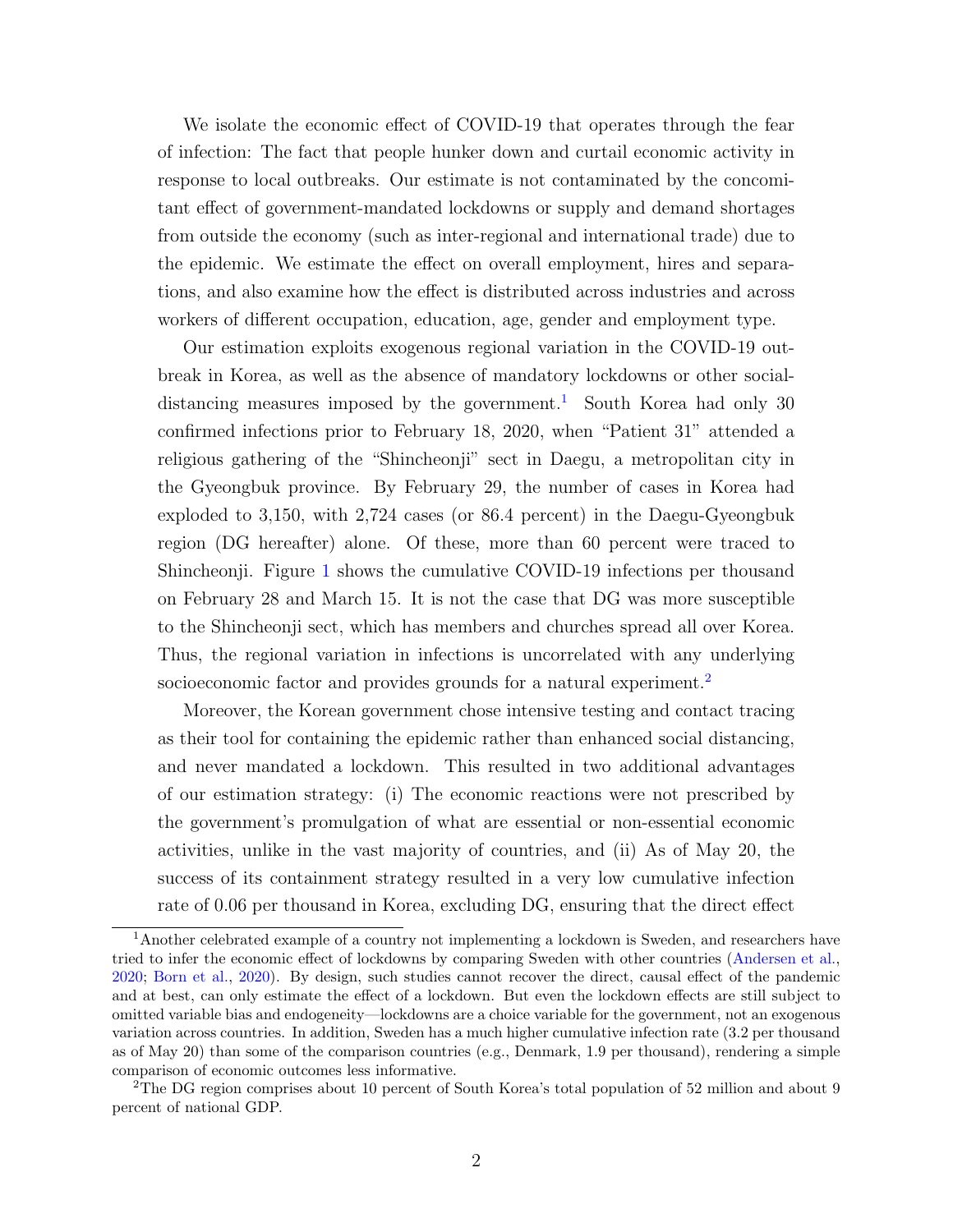<span id="page-3-0"></span>Fig. 1: Confirmed COVID-19 infections across administrative regions



Notes: Circle sizes represent cumulative infection cases per thousand. Regions with more than 0.1 cumulative cases per thousand are shaded in gray. The city of Daegu has the largest circle and the gray region with the second largest circle is the province of Gyeongbuk. Source: KCDC

is entirely confined to DG, with a rate of 1.6 per thousand.

We exploit this setting using difference-in-differences (DiD) on data from an establishment survey and a separate household survey. The scheme captures the causal effect of the outbreak on local employment relative to the rest of the country. The establishment survey further allows a breakdown by industry and by establishment size. The household survey further allows a breakdown by occupation, education, age, gender and employment type.

Results Our causal estimate implies that a one per thousand increase in infections leads to a 2 to 3 percent drop in local employment in the absence of lockdowns. In comparison, non-causal estimates of this coefficient for the United States or United Kingdom, which implemented large-scale lockdowns, range from 5 to 6 percent, suggesting that about half of their job losses may be due to voluntary reductions in economic activity by private businesses and consumers, rather than a consequence of government-mandated lockdowns. Alternatively, at most half the job losses in the US and UK can be attributed to lockdowns.

Employment losses caused by local outbreaks stem mostly from reduced hir-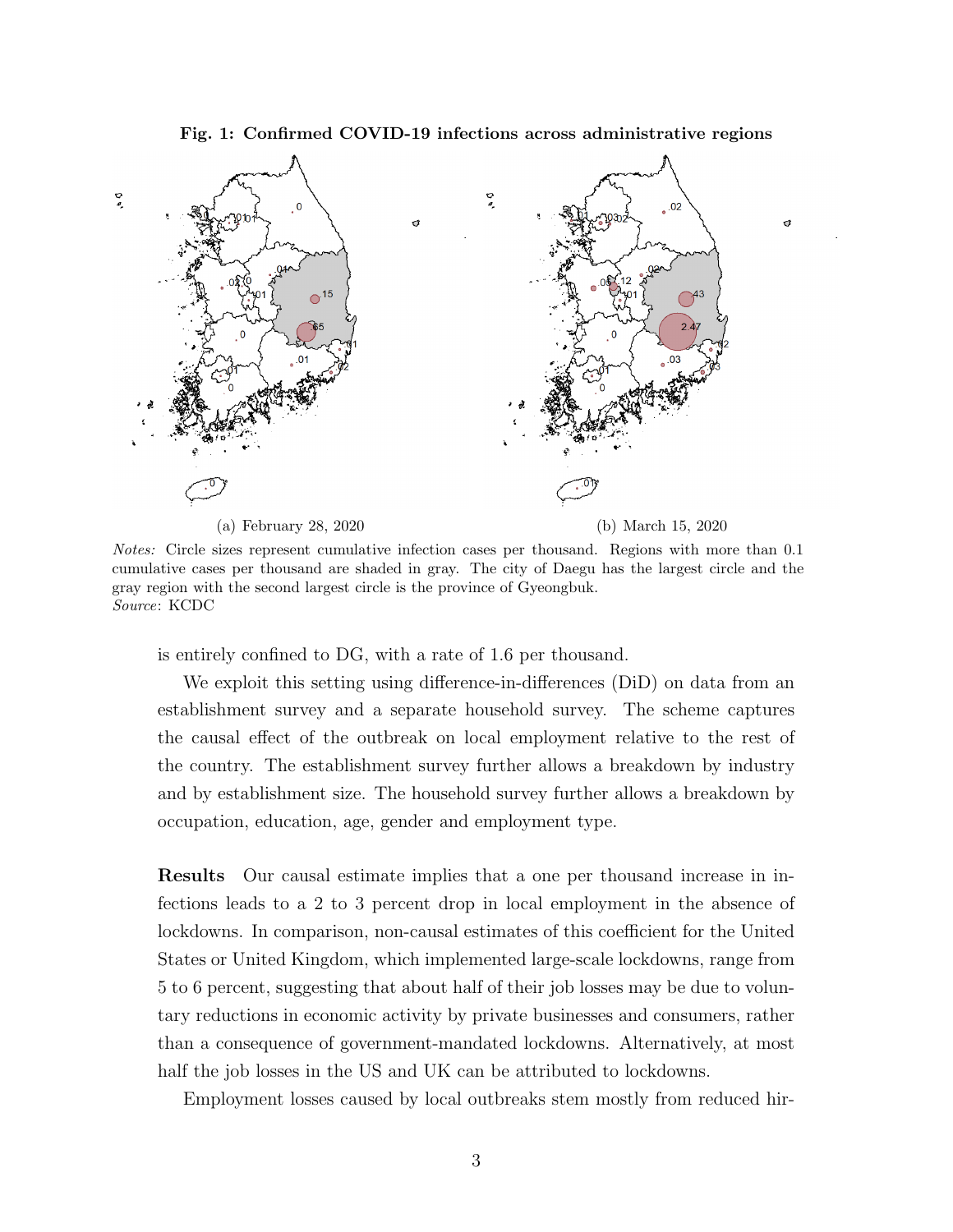ing by businesses and are mirrored by a rise in labor market non-participation rather than unemployment. By industry, losses are concentrated in the accommodation/food, education, real estate, and transportation industries, similar to (non-causal) patterns observed in the US and UK.

The causal effects of the COVID-19 shock without lockdowns are very unequally distributed: More or less all employment losses were accounted for by small establishments (fewer than 30 employees), while large establishments actually grew. Less-educated workers, the young, workers in low-wage occupations and on temporary contracts, and the self-employed lost the most jobs to the COVID-19 shock, even controlling for industry effects. In a nutshell, the most economically vulnerable groups even before the shock experienced the most dire effects. By gender, although the COVID-19 shock hit industries in which women are over-represented harder, the within-industry effect was positive for women while negative for men. Consequently, the total causal effect destroyed more jobs for men than for women.<sup>[3](#page-4-0)</sup> All these patterns of causal effects except the effects by gender are similar to what we observed in the US and UK: The unequal effects of COVID-19 are the same with or without lockdowns.

Our finding that lockdowns account for at most half the job losses in the US and UK suggests that the lifting of lockdowns may lead to only modest recoveries in employment absent larger reductions in COVID-19 infection rates.

Of course, this is not to say that lockdowns are the best policy response. They are a very blunt tool and may cause more economic damage than necessary. Using a more theoretical approach, [Aum et al.](#page-18-2) [\(2020\)](#page-18-2) shows that targeted approaches can more effectively contain the epidemic at a lower economic cost.

## 1 Data

We use three data sets. The first is the Labor Force Survey at Establishments (LFSE), a monthly survey of 40,000 sampled employers (out of 4.1 million in 2018) by the Ministry of Employment and Labor. It reports the number of employees and vacancies as of the last business day of the month, as well as the number of new hires and separations for the month. The second is the Economically Active Population Survey (EAPS), a monthly survey of 35,000 households collected around the 15th of each month by Statistics Korea, which

<span id="page-4-0"></span><sup>&</sup>lt;sup>3</sup>Nationwide, the drop in women's employment was larger than men's in Korea as well, even in the absence of a lockdown.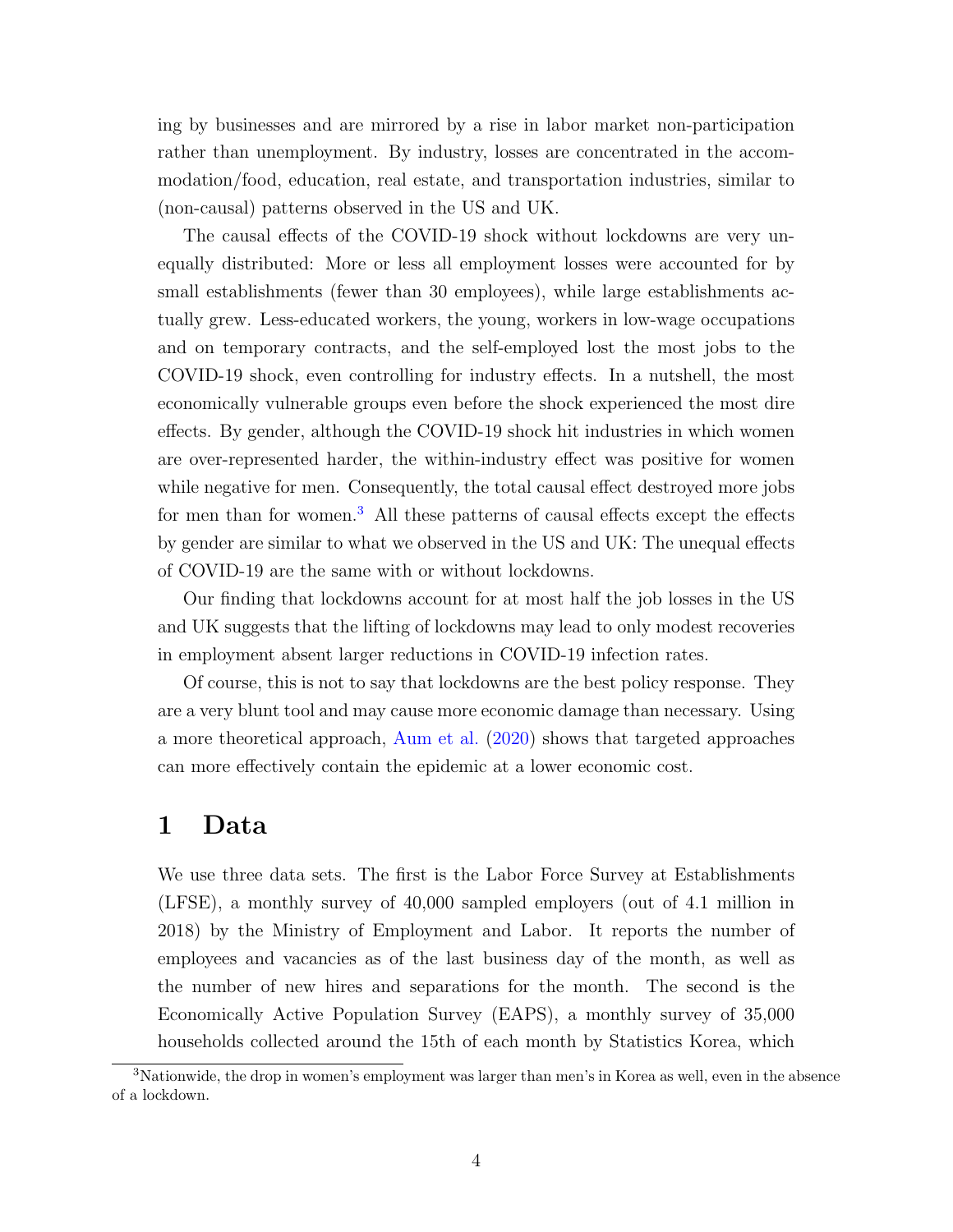includes worker characteristics (education, age, gender) and jobs (occupation and employment type).<sup>[4](#page-5-0)</sup> The last is the number of confirmed COVID-19 cases over time published by the Korea Centers for Disease Control (KCDC).



Fig. 2: COVID-19 infections per thousand population

Notes: The curves are the cumulative confirmed infections per thousand in Seoul, the capital with 9.8 million people, (gray solid), Daegu (red solid) and Gyeongbuk (dashed). In the left panel, survey dates are marked by vertical lines: LFSE on the last business day of each month and EAPS around the 15th of each month. The right panel shows the government policy timeline: (i) February 4, early authorization of diagnostic testing kits; (ii) February 26, installation of drive-through test and screening centers; (iii) March 7, launch of a self-quarantine tracking smartphone app (iv) March 22: social distancing advisory campaign. The government also mandated schools and universities to delay the beginning of the academic year on March 2, 2020.

Source: KCDC, Ministry of Employment and Labor, Statistics Korea.

# 2 Methodology and Estimation Results

The DiD scheme we use requires treatment to be exogenous to outcomes, and a parallel trends assumption to hold between comparison groups pre-treatment. In our case, the treatment is DG having experienced a major outbreak, which was traced to local Shincheonji gatherings. Shincheonji is a popular yet secretive religious sect, but from what we know, has more than 200,000 members spread out across Korea regardless of each region's economic standing. If anything, the DG region has less followers per capita than other regions. Thus, the epidemic variation can be considered exogenous.

Economically, DG's share of national GDP and employment has been stable for at least the last three years, as well as its share of international trade. In any

<span id="page-5-0"></span><sup>4</sup>Respondents' region is not available in the public-use microdata, but Statistics Korea provides detailed summary tables by province.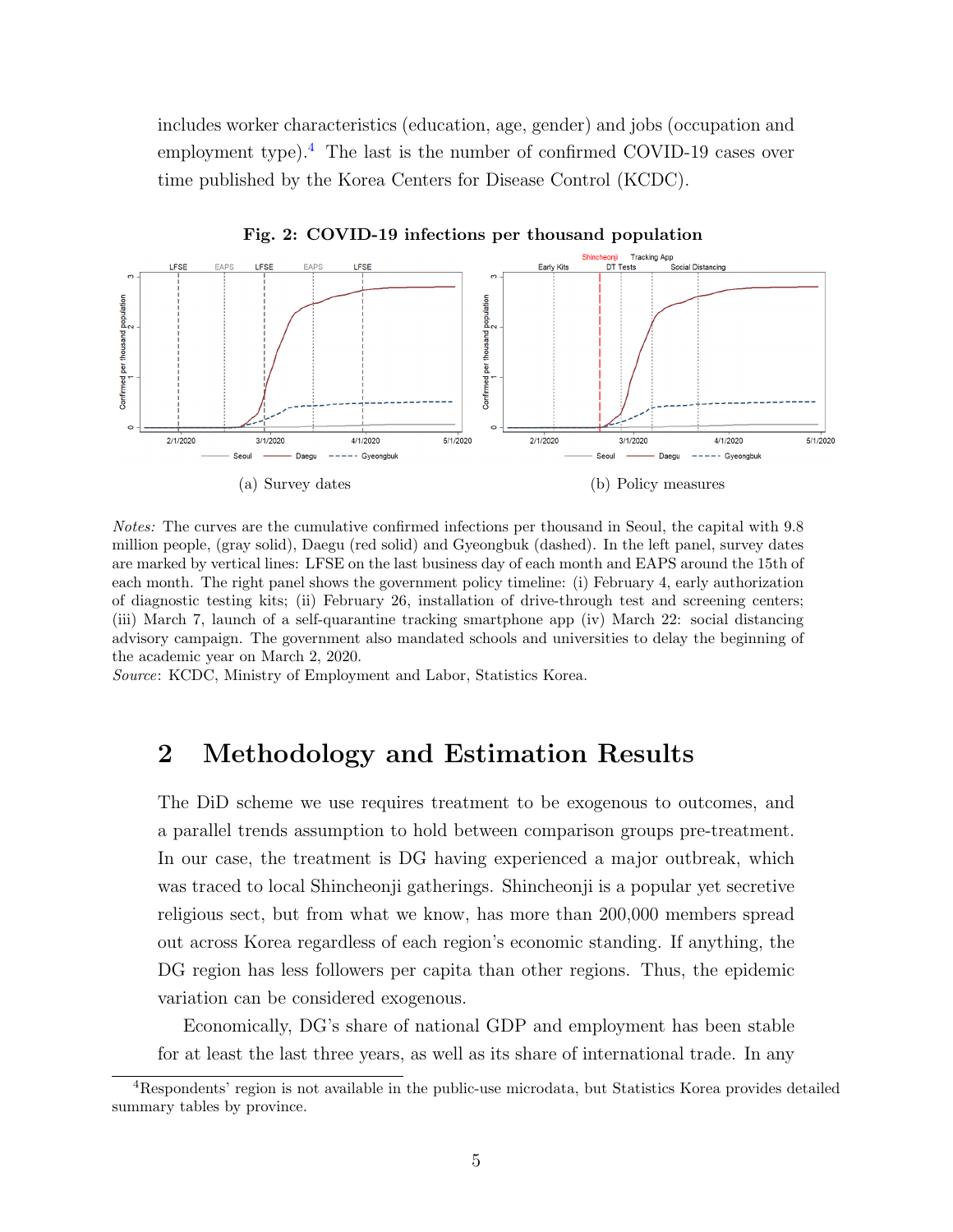case, Korean exports and imports were in fact higher in February to March 2020 than the monthly average throughout 2019, so it is unlikely that our results are driven by international factors, especially the contraction of the Chinese economy. Moreover, to alleviate concerns that differences in industrial or demographic composition across regions may introduce nonparallel pre-trends, and also to disaggregate COVID-19's causal effects, our cross-regional analysis is performed not only on the entire sample for each of our data sources, but also by industry and by demographic group.

We present three sets of estimates using DiD, using LFSE data as of February 28 and March 31, and EAPS data as of March 15. Since the Korean government closed schools on March 2 and commenced social distancing campaigns on March 22, later estimates may be biased; that is, both labor market outcomes and the spread of the epidemic are endogenous to government policy. Nonetheless, at no point did the government suggest the possibility of a lockdown, so all our estimates are free of potentially large-scale disruptions.

#### 2.1 Establishment-side employment data (LFSE)

We first focus on the LFSE data as of February 28, nine days after the Shincheonji outbreak. At this point, the Korean government is yet to implement any social distancing measures, instead relying exclusively on contact tracing, testing, and quarantine of the confirmed infected. Given the exogenous regional variation in confirmed infections and the timing of the survey, we estimate the causal effect of the outbreak on the labor market using the following DiD specification:

<span id="page-6-0"></span>
$$
y_{r,t}^i = \beta_0^i + \beta_1^i \cdot D_r(\text{DG}) + \beta_2^i \cdot D_t(\text{Feb}) + \gamma^i \cdot D_r(\text{DG}) \cdot D_t(\text{Feb}) + \varepsilon_{r,t}^i,\tag{1}
$$

where  $y_{r,t}^i$  is the variable of interest for industry *i*, region *r* at month *t*,  $D_r(DG)$ is a dummy variable that equals 1 if  $r = DG$  and 0 otherwise, and  $D_t(Feb)$  equals 1 if t is February 2020 or later months, and 0 otherwise. The primary coefficient of interest is the DiD term  $\gamma^i$ , designed to capture the effect on the DG region, which was the lone hot spot. In some cases, we will compare  $\gamma^i$  with  $\beta_2^i$ , the effect of the epidemic on the country as a whole, which we cannot interpret as causal but is still informative as it is uncontaminated by government-led lockdowns.

We report estimation results for employment growth from January to February and from January to March in Table [1.](#page-7-0) We estimate the regression coefficients for the whole sample and also separately for the 18 different industries that span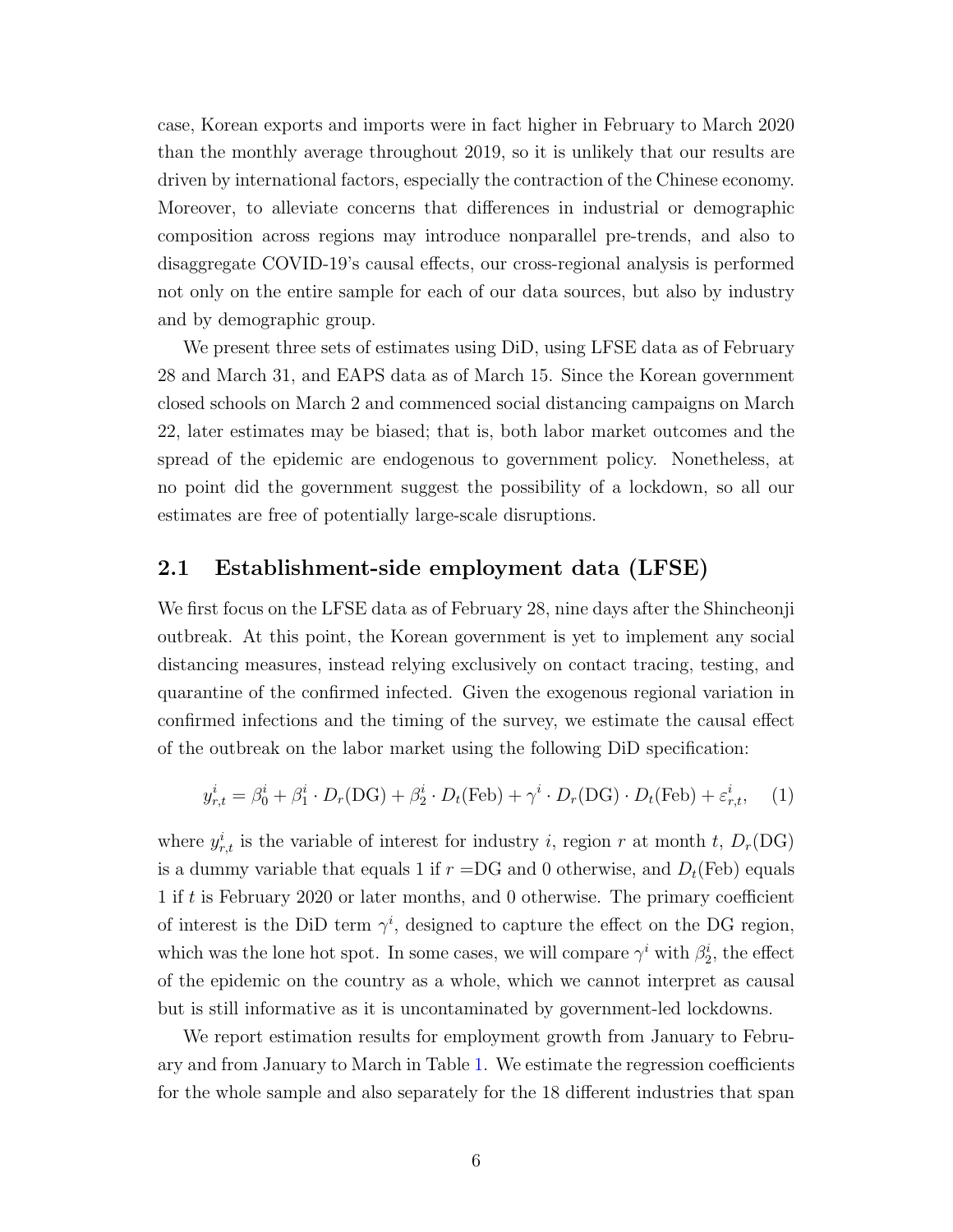|                                 | Monthly till Feb 2020  |        |                        | Bimonthly till March 2020 |                        |        |                        |        |
|---------------------------------|------------------------|--------|------------------------|---------------------------|------------------------|--------|------------------------|--------|
|                                 | $\beta_2$              |        | $\gamma$               |                           | $\beta_2$              |        | $\gamma$               |        |
| Total                           | $-0.89***$             | (0.09) | $-1.02***$             | (0.17)                    | $-2.08^{\ast\ast\ast}$ | (0.20) | $-1.22^{\ast\ast\ast}$ | (0.41) |
| Accommodation, food svc.        | $-5.70***$             | (0.14) | $-9.45***$             | (0.51)                    | $-13.19***$            | (0.37) | $-7.30***$             | (1.08) |
| Facility mgmt., support, rental | $-0.98***$             | (0.11) | $-0.50*$               | (0.27)                    | $-2.83***$             | (0.28) | $1.36***$              | (0.48) |
| Repair, other personal svc.     | $-1.15^{\ast\ast\ast}$ | (0.08) | $0.43*$                | (0.22)                    | $-3.17***$             | (0.19) | $-2.60***$             | (0.38) |
| Real estate                     | $0.14*$                | (0.08) | $-1.25***$             | (0.22)                    | $-0.43**$              | (0.19) | $-2.60***$             | (0.40) |
| Health, social svc.             | $-0.56^{\ast\ast\ast}$ | (0.08) | $-1.03^{\ast\ast\ast}$ | (0.14)                    | $-1.49***$             | (0.17) | $-3.41***$             | (0.28) |
| Arts, sports, recreation        | $-1.99^{\ast\ast\ast}$ | (0.32) | 0.89                   | (0.68)                    | $-9.07***$             | (0.73) | $-0.33$                | (1.70) |
| Water, sewage, waste mgmt.      | 0.05                   | (0.08) | $1.17***$              | (0.20)                    | 0.18                   | (0.18) | $0.85*$                | (0.44) |
| Wholesale, retail               | $-0.76***$             | (0.06) | $-0.09$                | (0.30)                    | $-1.96***$             | (0.11) | $-1.81***$             | (0.57) |
| Public adm., defense            | $1.60***$              | (0.25) | 0.55                   | (0.45)                    | $3.42***$              | (0.48) | $-0.57$                | (0.96) |
| Transportation, storage         | $-0.31***$             | (0.06) | $-0.37**$              | (0.16)                    | $-2.36***$             | (0.12) | $-3.16***$             | (0.24) |
| Manufacturing                   | $-0.21***$             | (0.03) | $-0.23**$              | (0.08)                    | $-0.59***$             | (0.06) | $-0.00$                | (0.14) |
| Mining                          | $0.64***$              | (0.27) | 1.12                   | (0.88)                    | $1.35***$              | (0.51) | $-1.37$                | (1.56) |
| Construction                    | $-0.55***$             | (0.24) | $-0.52$                | (0.60)                    | 0.29                   | (0.61) | $-0.49$                | (1.45) |
| Education                       | $-2.37^{\ast\ast\ast}$ | (0.51) | $-3.31***$             | (0.78)                    | $-3.05**$              | (1.33) | $-1.46$                | (1.87) |
| Professional, scientific        | $-0.04$                | (0.05) | $-1.11***$             | (0.21)                    | $-0.07$                | (0.11) | $-0.60$                | (0.46) |
| Information, comm.              | $-0.31***$             | (0.07) | $0.50**$               | (0.17)                    | $-0.89***$             | (0.11) | $-1.28***$             | (0.31) |
| Electricity, gas                | 0.18                   | (0.18) | $-0.95***$             | (0.22)                    | $-0.09$                | (0.50) | $-0.91$                | (0.55) |
| Finance, insurance              | $0.53^{\ast\ast\ast}$  | (0.08) | $-1.01***$             | (0.14)                    | $-0.24**$              | (0.11) | $0.63**$               | (0.30) |

<span id="page-7-0"></span>Table 1: COVID-19 effect on employment, total and by industry

Notes: Industries sorted in ascending order of average hourly wage in February 2020. Robust standard errors in parentheses. \*, \*\*, \*\*\* represent significance at 10, 5, 1 percent. Dependent variable is employment change in percent.  $\beta_2$ : coefficient on time dummy  $D_t$ (Feb);  $\gamma$ : coefficient on interaction term  $D_r(DG) \cdot D_t(Feb)$ .

our data. The industry composition varies across regions and may introduce heterogeneous pre-trends, but the industry-by-industry estimation alleviates such concerns.

The first row shows the effect of the incipient COVID-19 epidemic on overall employment. Between the end of January and the end of February (from 11 confirmed cases to 3,150 nationwide), employment fell by 0.89 percent (not annualized) in Korea, shown by the estimate of  $\beta_2$ . To put this number in perspective, employment *grew* by an average of 0.23 percent per month (not annualized) from Jan 2018 to Jan 2020, and there is only negligible seasonality. Although causality cannot be established, it strongly suggests the effect of the incipient epidemic on the entire Korean economy. The effect was much stronger for DG, which accounted for 86.5 percent of the 3,150 total confirmed cases (there were no case in DG as of January 31). The estimated  $\gamma$  shows that employment in DG fell at more than double the rate for the entire country, by 1.91 (0.89 plus 1.02) percent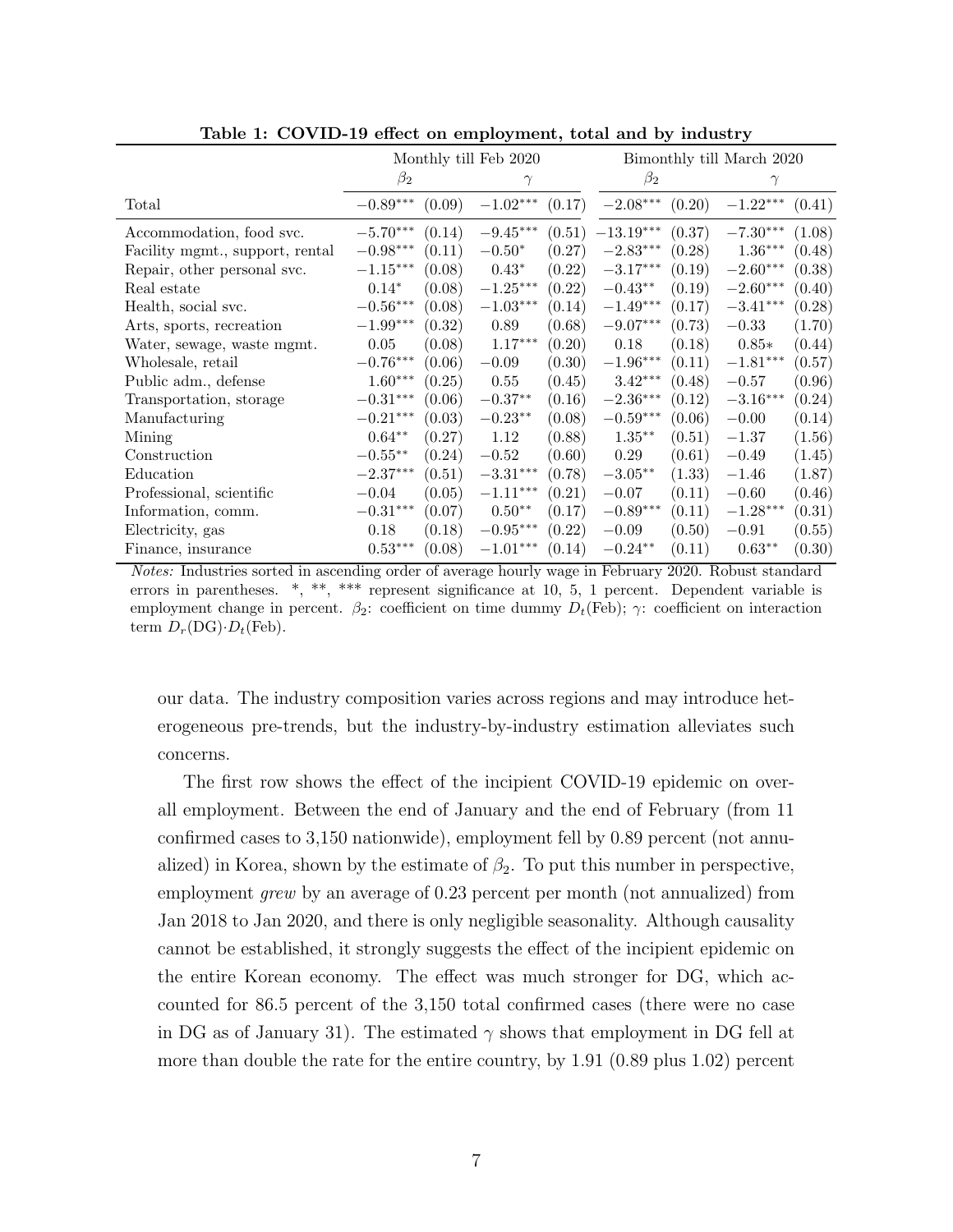in a month.<sup>[5](#page-8-0)</sup> The estimate of  $\gamma$  is the direct causal effect of the local epidemic on local employment, given the exogenous nature of the variation in confirmed infections by region.

Table [1](#page-7-0) shows that the effects differ across industries, sorted in ascending order of average wage. Not surprisingly, accommodations/food service industries were hit hardest, not only nationwide (-5.7 percent), but especially in DG (-15.2 percent), as people avoided contact-intensive services. They also happen to be the lowest-paying industry. Employment in education industries, which does not include public school teachers, also saw a large drop (2.4 percent nationwide and 5.7 percent in DG). Employment in arts/sports/recreation fell substantially nationwide (2 percent) but there was no additional effect from local infections. On the other hand, real estate shows a significant negative causal effect, although its employment went up weakly nationwide.

The right panel of Table [1](#page-7-0) shows the cumulative employment effect from the end of January to the end of March (9,569 cases nationwide, 83.4 percent in DG) from a regression of bimonthly data. Employment fell by 2.1 percent nationwide over two months (not annualized) and by 3.3 percent in DG. The Korean government delayed the start of the school year on March 2 and implemented enhanced social distancing measures on March 22, both at the national level. As a result, the estimated  $\beta_2$  partly reflects the effect of government policies and the  $\gamma$  estimate is likely biased downward. The estimates of the causal effect of the local outbreak  $\gamma$  are similar to those in the left panel, with accommodation/food services showing the largest additional employment decrease in DG. Wholesale/retail, health/social services, transportation/storage industries show a significant additional drop in DG in March (1.8, 3.4 and 3.2 percent, respectively), much more so than in February, suggesting a delayed impact. On the other hand, the differential effect on education industries in DG disappear in March, which is not surprising given the nationwide delay of the school year.

To unpack the decline in employment, we estimate equation [\(1\)](#page-6-0) with three alternative dependent variables: the monthly number of hires, separations and vacancies, all as a percentage of the previous month's employment. Table [2](#page-9-0) shows that the February employment drop in DG caused by the outbreak is entirely driven by decreased hiring and not by increased separations (layoffs and quits).

<span id="page-8-0"></span><sup>&</sup>lt;sup>5</sup>Regional LFSE data are available only from January 2018, implying that  $\gamma$  compares 25 monthly observations with one (January 2018 to January 2020 vs. February 2020). This is a small sample, especially post COVID-19, but most of our estimates are still highly significant.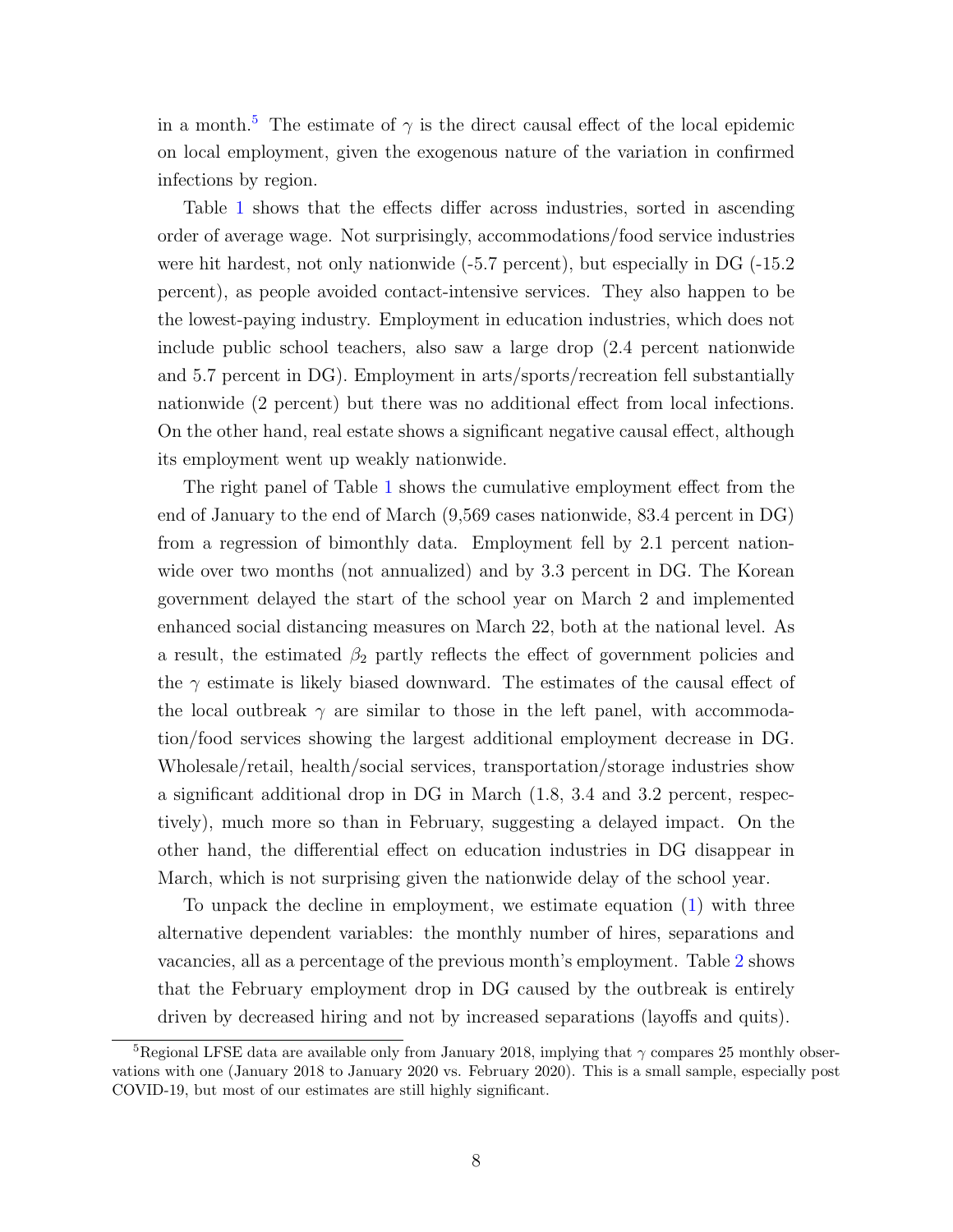<span id="page-9-0"></span>

|            | Employment | Hires      | Separations | Vacancies  |
|------------|------------|------------|-------------|------------|
| $\beta_2$  |            |            |             |            |
| $-0.89***$ | $-1.02***$ | $-1.08***$ | $-0.24$     | $-0.21***$ |
| (0.09)     | (0.17)     | (0.23)     | (0.19)      | (0.05)     |

Table 2: COVID-19 effect on hiring and separations

Notes: Robust standard errors in parentheses. \*, \*\*, \*\*\* represent significance at 10, 5, 1 percent. Dependent variables are employment changes, new hires, separations, and vacancies, all as percent of the previous month's employment.  $\beta_2$ : coefficient on time dummy  $D_t$ (Feb).  $\gamma$ : coefficient on interaction term  $D_r(DG) \cdot D_t(Feb)$ .

Table 3: Effect on employment by establishment size (selected industries)

<span id="page-9-1"></span>

|                          | Small       |        | Medium     |        | Large       |        |
|--------------------------|-------------|--------|------------|--------|-------------|--------|
|                          | $\gamma$    |        | $\gamma$   |        | $\gamma$    |        |
| Total                    | $-2.29***$  | (0.26) | 0.10       | (0.26) | $0.77**$    | (0.27) |
| Accommodation, food svc. | $-10.04***$ | (0.63) | $-3.38***$ | (0.93) | ٠           |        |
| Real estate              | $-1.51$     | (1.03) | $-0.80$    | (1.03) | $-12.71***$ | (3.45) |
| Health, social svc.      | $-1.13***$  | (0.28) | $-1.49***$ | (0.30) | 0.18        | (0.28) |
| Wholesale, retail        | $-0.22$     | (0.36) | $0.63*$    | (0.32) | $-1.16**$   | (0.42) |
| Transportation, storage  | $-0.81**$   | (0.39) | $-0.23$    | (0.39) | $2.36***$   | (0.58) |
| Manufacturing            | $-0.75***$  | (0.11) | $0.24***$  | (0.10) | 0.02        | (0.13) |
| Education                | $-10.46***$ | (1.22) | 0.85       | (1.29) | 1.17        | (1.20) |
| Professional, scientific | $-1.79***$  | (0.37) | 0.11       | (0.38) | $-0.94**$   | (0.43) |
| Information, comm.       | $0.95***$   | (0.38) | $-0.27$    | (0.35) | $2.42**$    | (1.10) |

Notes: Selected industries sorted in ascending order of average hourly wage in February 2020. Robust standard errors in parentheses. \*, \*\*, \*\*\* represent significance at 10, 5, 1 percent. Dependent variable is percentage employment change. Small, medium, and large denote establishments with fewer than 30, between 30 and 299, and 300 or more employees, respectively.  $\gamma$ : coefficient on interaction term  $D_r(DG) \cdot D_t(Feb)$  by establishment size category.

The top row of Table [3](#page-9-1) shows that the causal effect of the local outbreak disproportionately affected small establishments (fewer than 30 employees) while if anything large establishments (300 or more employees) increased employment (first row) between January and February in DG. This result is partly driven by industrial composition: Most establishments in accommodation/food services, the industry hardest hit, are small. However, even within industries, small establishments lost employment by more than large establishments, especially in accommodation/food services and education, the two industries showing the largest causal impact in Table [1.](#page-7-0) In fact, in transportation/storage and information/communication industries, large establishments increased employment significantly in response to the local outbreak. The lone exception is the real estate industry, where the negative effect was concentrated among large establishments.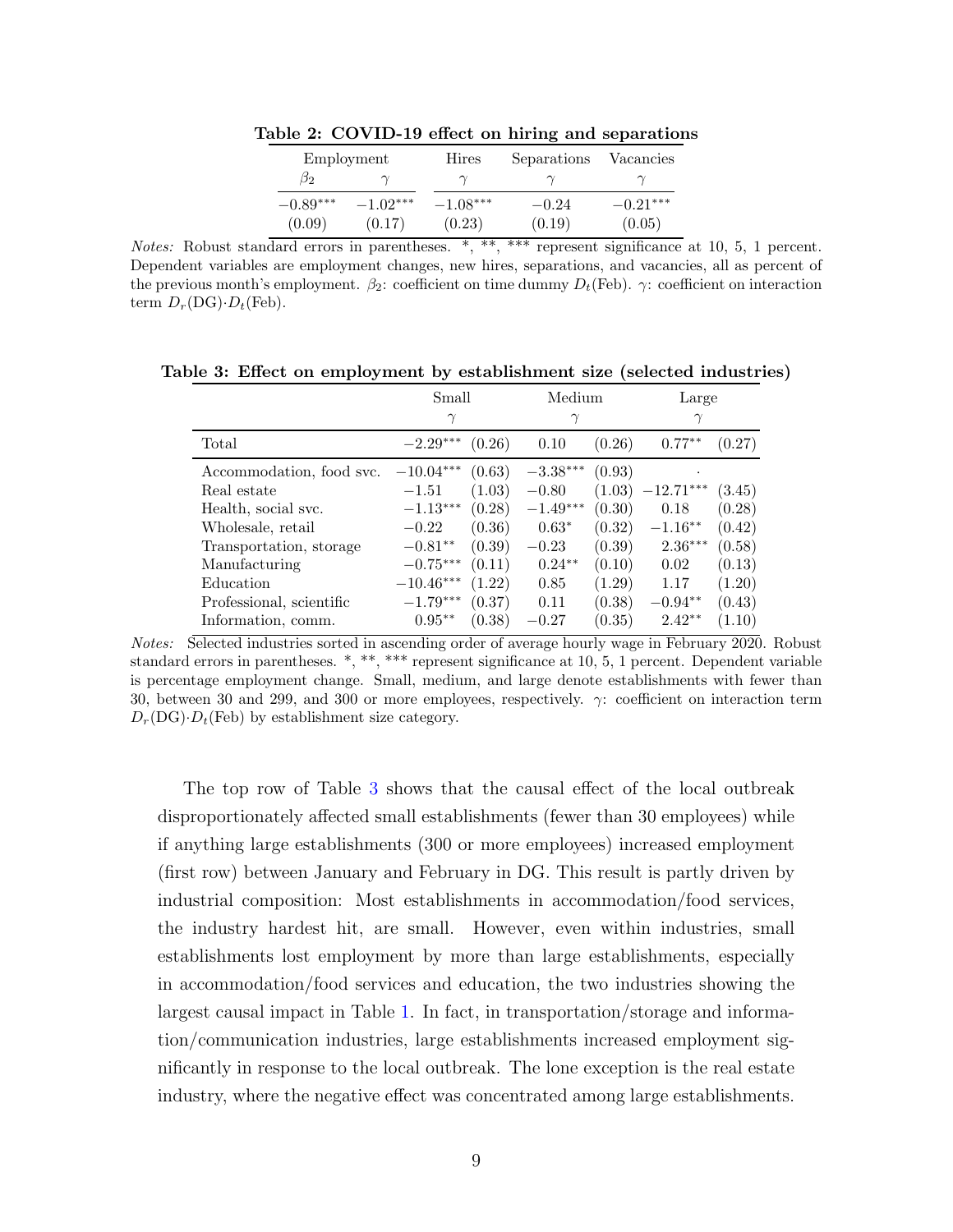<span id="page-10-0"></span>

| Employment |            |           | Non-participation | Unemployment |         |  |
|------------|------------|-----------|-------------------|--------------|---------|--|
| B2         |            | $\beta_2$ |                   | D2.          |         |  |
| $-0.64***$ | $-2.53***$ | $0.72***$ | $1.13***$         | 0.12         | $-0.15$ |  |
| (0.19)     | (0.34)     | (0.11)    | (0.22)            | (0.12)       | (0.20)  |  |

Table 4: Employment, non-participation and unemployment

Notes: Robust standard errors in parentheses. \*, \*\*, \*\*\* represent significance at 10, 5, 1 percent. Dependent variable is employment change in percent, percentage point change in labor force nonparticipation rate, and percentage point change in unemployment rate.  $\beta_2$ : coefficient on time dummy  $D_t(\text{Mar})$ .  $\gamma$ : coefficient on interaction term  $D_r(\text{DG})$ · $D_t(\text{Mar})$ .

### 2.2 Household survey data (EAPS)

We now turn to our estimates from EAPS, the household survey that provides more worker-side information. We still use the estimation equation [\(1\)](#page-6-0), but now i indexes a demographic group and the time dummy is  $D_t(Mar)$ , because the first post-Shincheonji survey was as of March 15. This is one week before the launching of the social distancing advisory campaign, but after the decision to delay the beginning of the school year on March 2.

Table [4](#page-10-0) shows that employment fell by 0.6 percent nationwide and by 3.2 (0.64 plus 2.53) percent in DG between February 15 and March 15 (not annualized). These numbers are not directly comparable to the February LFSE estimates (0.89 and 1.91), because of the newly confirmed infections between February 28 (the LFSE survey date) and March 15, and also because EAPS in-cludes the self-employed, not included in the LFSE.<sup>[6](#page-10-1)</sup> One noteworthy result is that the fall in employment did not manifest as a rise in unemployment, either nationwide or in DG. People who left employment instead reported themselves as non-participants. One possible explanation is that they are waiting out the epidemic rather than searching for jobs in the midst of it. Alternatively, they may be expecting to return to their previous job and are thus not searching for jobs, such as if they were furloughed.[7](#page-10-2)

Table [5](#page-12-0) shows the nationwide change in employment,  $\beta_2$ , and the causal effect of DG's outbreak on local employment,  $\gamma$ , by occupation, educational attainment, gender, age and employment type. We focus on the causal effect of local outbreaks,  $\gamma$ . The first panel, which stratifies the labor force by one-digit

<span id="page-10-1"></span><sup>6</sup>EAPS definition of "self-employed" is non-employers with zero employees, who are not covered by the establishment survey of employers.

<span id="page-10-2"></span><sup>7</sup>While private furloughs exist, the Korean government did not implement any public furlough schemes that some of their European counterparts did.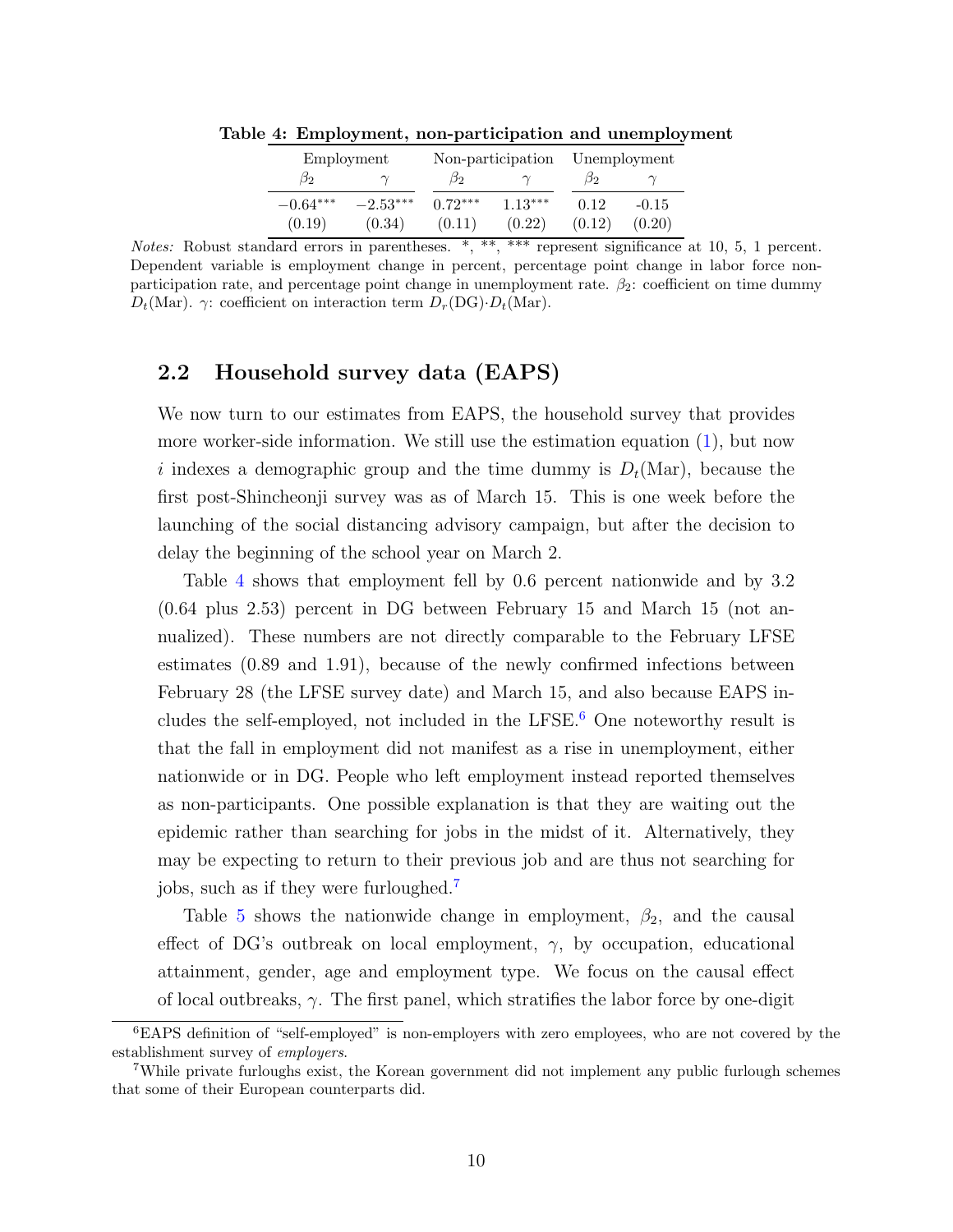occupations, shows that service, sales, and craft workers were hit the hardest by the outbreak in DG. In contrast, the number of managers actually increased by more than 7 percent. The next two panels show that by education, less educated workers lost disproportionately more jobs, while by gender, the direct causal effect was larger for men  $(-2.8 \text{ vs. } -2.2 \text{ percent})$  $(-2.8 \text{ vs. } -2.2 \text{ percent})$  $(-2.8 \text{ vs. } -2.2 \text{ percent})$ .<sup>8</sup> By age, the causal effect is largest for younger workers (those in their twenties or younger), followed distantly by those in their forties and those aged 60 or older. Finally, by employment type, job losses were heavily concentrated among temporary workers and unpaid family workers, although self-employment also fell by 2.3 percent. The overall pattern that emerges from Table [5](#page-12-0) is that workers of lower socioeconomic status were much more vulnerable to the local outbreak.

But are the unequal employment effects across different worker groups driven by industrial composition? That is, do the effects differ solely because certain types of workers are over-represented in industries more exposed to the COVID-19 shock? We answer this question by decomposing the causal employment effect of a given demographic group,  $\gamma$ , into an industry component (that differs only between industries) and a group-specific component (that varies within industries). A potential problem is that the EAPS only provides data by industry or by region, but not by industry-and-region. We sidestep this issue by computing what the effect on each group's employment would have been if a shock to an industry in DG, estimated off LFSE in Table [1,](#page-7-0) equally affected all demographic groups within it, which is the industry-specific effect.<sup>[9](#page-11-1)</sup> Then for each demographic group, the between-industry effect is computed as the average of industry-specific effects using as weights each group's nationwide employment share by industry in February, only available from EAPS, times employment share by industry for all workers in DG in January, only available from LFSE. The difference between the actual effect in Table [5](#page-12-0) and this between-industry effect is the within-industry or group-specific effect.<sup>[10](#page-11-2)</sup> Figure [3](#page-13-0) shows the total effect and the within-industry effect on the employment of worker groups. We focus on the causal effect of local outbreaks  $\gamma$  on the right panel.

By occupation, the positive employment effect on managers is entirely an occupation-specific phenomenon—if anything, the hardest hit industries had

<span id="page-11-1"></span><span id="page-11-0"></span> $8\text{But not}$  nationwide, the drop in women's employment was larger (-1.4 vs. -0.1 percent).

<sup>&</sup>lt;sup>9</sup>As discussed earlier, the magnitude of  $\gamma$  for all workers is larger in EAPS than in LFSE. Thus we also rescale LFSE's industry-specific  $\gamma^{i}$ 's by the ratio between the EAPS and LFSE estimates for all workers.

<span id="page-11-2"></span><sup>&</sup>lt;sup>10</sup>We do a similar exercise for the nationwide estimate  $\beta_2$  as well, for which we encounter no such data problem since EAPS reports employment of each demographic group by industry.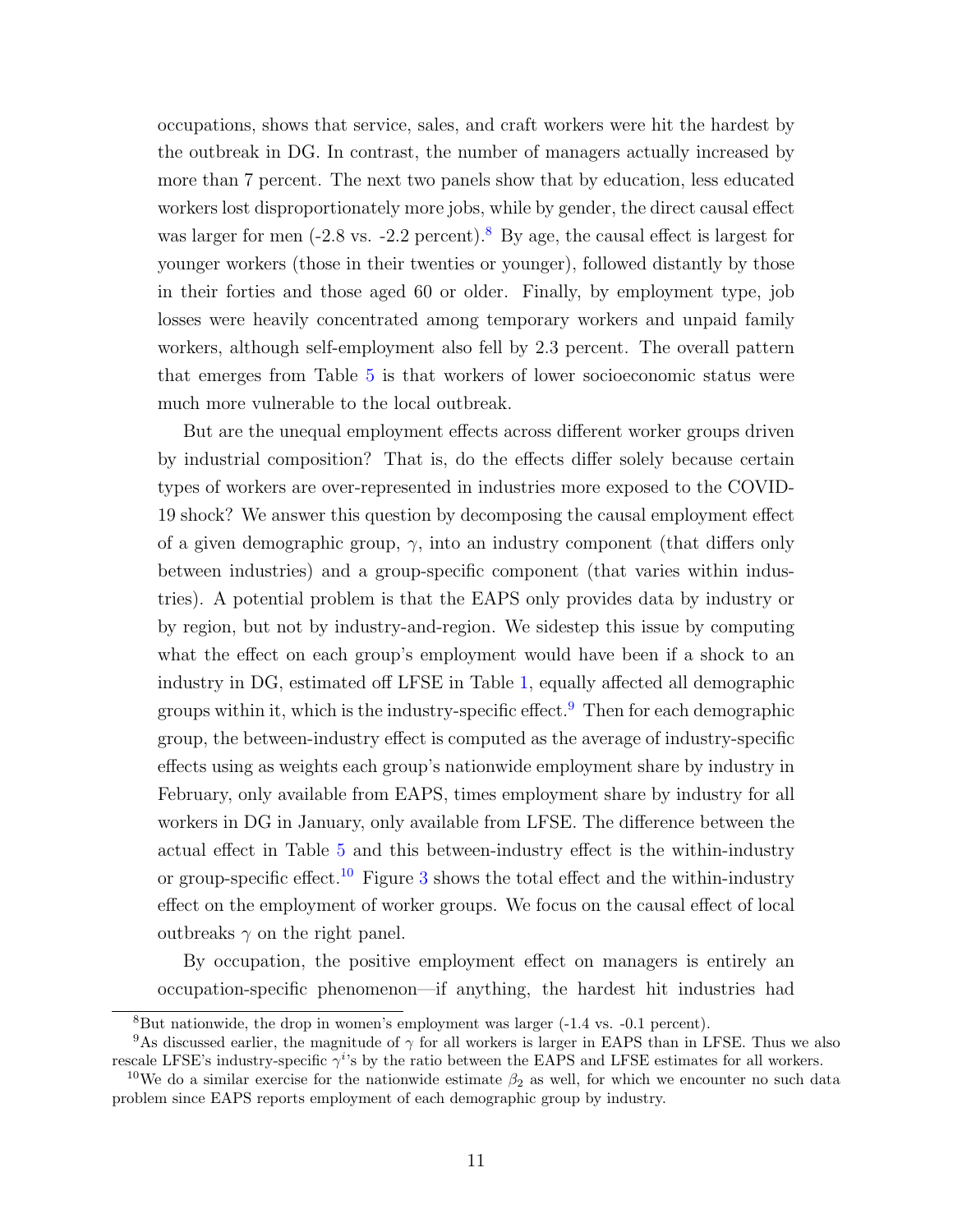|                          | Hourly wage<br>(Aug 2019) | Share<br>(percent) | $\beta_2$                 | $\gamma$              |
|--------------------------|---------------------------|--------------------|---------------------------|-----------------------|
| By occupation            |                           |                    |                           |                       |
| Managers                 | 44.9                      | (1.4)              | 0.46<br>(0.51)            | $7.42***$<br>(1.01)   |
| Professionals            | 25.8                      | (20.8)             | $-2.02***$<br>(0.11)      | $-2.30***$<br>(0.32)  |
| Clerks                   | 23.0                      | (17.7)             | $-1.43***$<br>(0.10)      | $-1.21***$<br>(0.35)  |
| Service workers          | 12.1                      | (11.9)             | $-4.80^{***}\,$<br>(0.20) | $-5.51***$<br>(0.45)  |
| Sales workers            | $15.0\,$                  | (11.2)             | $-2.15***$<br>(0.16)      | $-5.96***$<br>(0.50)  |
| Craft and related trades | 17.9                      | (8.9)              | $1.07***$<br>(0.28)       | $-5.93***$<br>(0.49)  |
| Machine operators        | 17.1                      | (11.3)             | $-1.01***$<br>(0.13)      | $0.61\,$<br>(0.40)    |
| Elementary workers       | $11.5\,$                  | (12.6)             | $-0.44$<br>(0.68)         | $-2.33*$<br>(1.29)    |
| By education             |                           |                    |                           |                       |
| Middle school            | 11.7                      | (13.6)             | $0.39\,$<br>(0.45)        | $-5.00***$<br>(0.71)  |
| High school              | 15.2                      | (38.5)             | $-1.82***$<br>(0.13)      | $-3.79***$<br>(0.34)  |
| College                  | $24.0\,$                  | (47.9)             | $-0.68***$<br>(0.10)      | $-2.37***$<br>(0.16)  |
| By gender                |                           |                    |                           |                       |
| Male                     | 21.8                      | (57.2)             | $-0.07$<br>(0.14)         | (0.23)<br>$-2.82***$  |
| Female                   | 16.1                      | (42.8)             | $-1.40***$<br>(0.26)      | $-2.19***$<br>(0.53)  |
| By age                   |                           |                    |                           |                       |
| $10 - 19$                | 9.6                       | (0.8)              | (1.64)<br>$-21.58***$     | (3.68)<br>$-12.55***$ |
| $20 - 29$                | 14.5                      | (14.0)             | $-3.64***$<br>(0.19)      | $-6.51***$<br>(0.52)  |
| $30 - 39$                | 20.6                      | (20.6)             | $-1.60***$<br>(0.10)      | $-0.23$<br>(0.26)     |
| 40-49                    | $22.5\,$                  | (24.1)             | $-0.45***$<br>(0.08)      | $-3.44***$<br>(0.16)  |
| $50 - 59$                | 21.7                      | (23.8)             | $-0.78***$<br>(0.16)      | $-1.25***$<br>(0.26)  |
| $60+$                    | 14.0                      | (16.8)             | $2.41***$<br>(0.87)       | (1.26)<br>$-3.35***$  |
| By employment type       |                           |                    |                           |                       |
| Regular worker           | 22.2                      | (54.4)             | $-0.48***$<br>(0.07)      | $-0.56***$<br>(0.18)  |
| Temporary worker         | 12.6                      | (21.6)             | $-4.76***$<br>(0.56)      | $-6.87***$<br>(0.96)  |
| Employer                 |                           | (5.4)              | $-3.61***$<br>(0.26)      | $-1.86**$<br>(0.82)   |
| Self-employed            |                           | (15.0)             | $2.84***$<br>(0.29)       | $-2.26***$<br>(0.42)  |
| Unpaid family worker     |                           | (3.6)              | $6.58***$<br>(0.96)       | $-12.66***$<br>(1.67) |

<span id="page-12-0"></span>Table 5: COVID-19 effect on employment by worker characteristics

Notes: Robust standard errors in parentheses. \*, \*\*, \*\*\* represent significance at 10, 5, 1 percent. Dependent variable is employment change in percent.  $\beta_2$ : coefficient on time dummy,  $D_t(\text{Mar})$ .  $\gamma$ : coefficient on interaction term  $D_r(DG) \cdot D_t(Mar)$ . Hourly wage in thousand KRW (approximately 0.82 USD). Shares of the categories are from January 2020.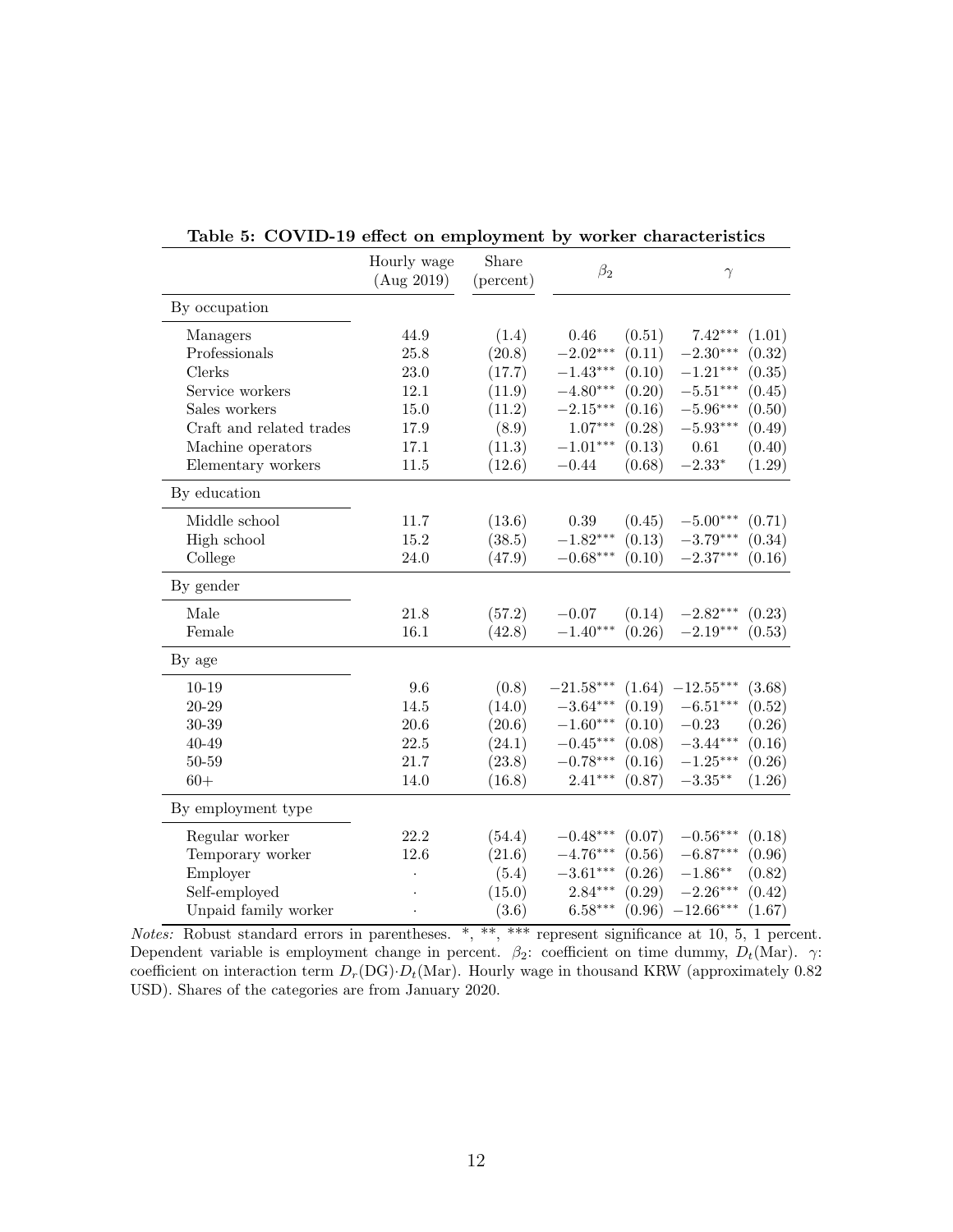

<span id="page-13-0"></span>

Notes: The dark bars represent the estimates from Table [5.](#page-12-0) The light bars represent the implied coefficients if for each each demographic group, employment changes were solely due to industrial effects only, estimated in Table [1.](#page-7-0)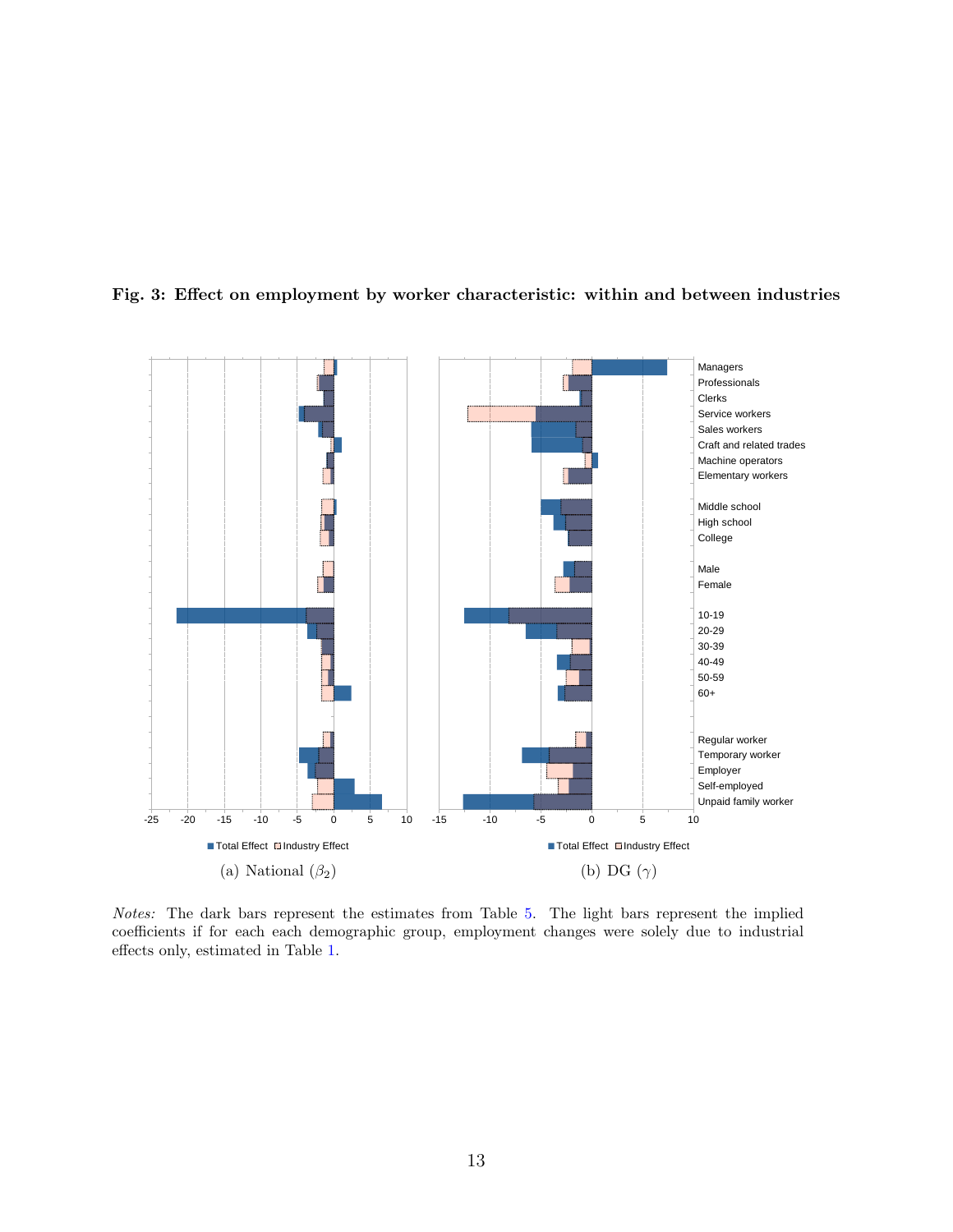more managers than other industries (i.e., a negative between-industry effect on manager employment). Similarly, the industry effect alone would have cut service worker employment by more than 10 percent, but it was partly offset by a positive occupation-specific effect on service workers. Sales workers, on the other hand, were negatively affected by both the industry effect and the occupationspecific effect. That is, industries with larger drops in employment had relatively more sales workers, and at the same time, the local outbreak disproportionately destroyed more sales jobs, even within industries.

By gender, comparing the light bars, we see that industries that were negatively hit had a larger presence of women than men. However, the within-industry effect is actually positive for women while negative for men, leading to our earlier observation that the causal effect of the outbreak destroyed men's jobs more than women's.

Next, the figure shows that younger workers were not only more likely to work in industries that experienced larger employment losses, but also more exposed to the COVID-19 shock regardless of the industry in which they worked. For those 60 or older, the causal effect on their employment turns out to be almost entirely accounted for by the between-industry effect.

Finally, the large drop in the employment of temporary workers and unpaid family workers caused by the local outbreaks are nearly evenly divided into the between- and the within-industry effects. Not only did such workers tend to be employed in vulnerable industries, but they also faced similar disadvantages even within a given industry.

In summary, this decomposition exercise shows that the large employment losses experienced by the less educated, young workers and temporary workers were not only caused by their larger presence in industries hit harder by the COVID-19 shock. In addition, while women were over-represented in more vulnerable industries, the within-industry effect was such that men were more exposed to a causal drop in employment from local outbreaks.

# 3 Fear of COVID-19 vs. Lockdowns

### 3.1 Impact on total employment

Our estimate of the causal effect parameter  $\gamma$  allows us to calculate how many jobs are destroyed solely due to private responses to incremental COVID-19 infections in the absence of mandatory lockdowns. The cleanest estimate of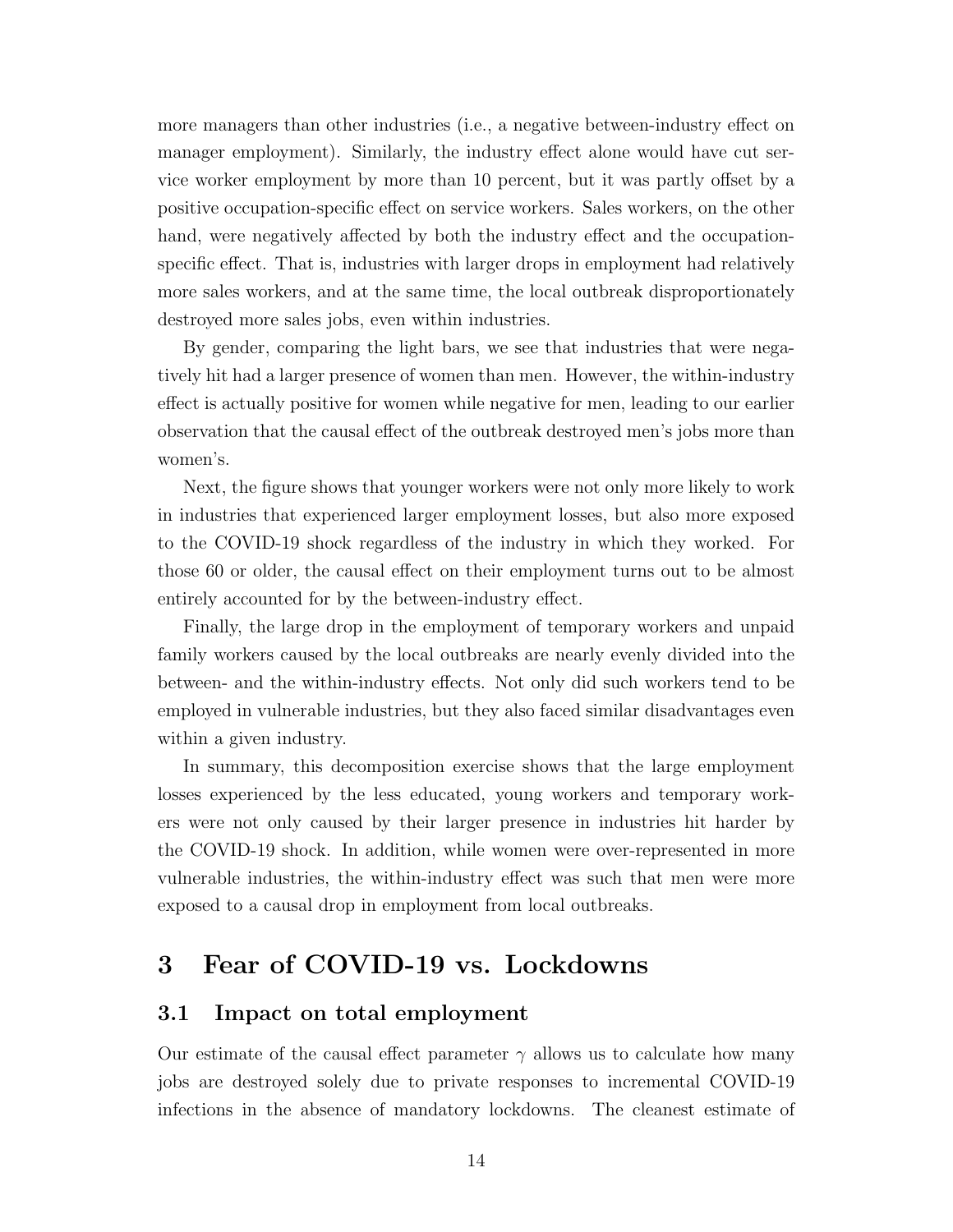$\gamma$  is -[1](#page-7-0).02, reported in Table 1 from the February LFSE, the establishment-side survey. Cumulative infection rates through February 28 were 0.39 per thousand in DG and less than 0.01 per thousand nationwide, excluding DG. Linearly extrapolating from our  $\gamma$  estimate, we find that a one per thousand increase in infections causes a 2.68 percent drop in employment.<sup>[11](#page-15-0)</sup> Using our estimate from the March EAPS, the household survey, we find that a one per thousand increase in infections causes a 1.85 percent drop in employment.<sup>[12](#page-15-1)</sup> This is somewhat smaller than the calculation based on the February LFSE, possibly because the nationwide delay of the school year on March 2 biases the estimated causal effect downward.

These numbers based on our causal estimate, free of any contamination from mandatory lockdown effects, can be compared to observed labor market outcomes in the United States and the United Kingdom. Relative to Korea, both countries experienced very high infection counts with country-wide outbreaks, and implemented large-scale lockdowns in response. $13$  Since both countries implemented lockdowns almost at the same time as confirmed cases began to spiral upward, it is not possible to estimate a causal effect such as our  $\gamma$ . So we instead compute their counterparts to the overall effect  $\beta_2$ . In the US, [Cajner et al.](#page-18-3) [\(2020\)](#page-18-3) report a 14-percent decline in active employment between February 15 and April 18, 2020, using ADP payroll data. The cumulative infection count for the US on April 18 was 738,913, or 2.3 per thousand, implying that a one per thousand increase in infection counts is associated with a 6.2-percent decline in employment, a little more than double our causal estimate from Korea. Another estimate of employment losses in the US comes from [Tedeschi and Bui](#page-18-4) [\(2020\)](#page-18-4), who report a 12-percent employment decline between March 1 and April 18 from Civis Analytics. This implies that a one per thousand increase in infection counts is associated with a 5.3-percent decline in employment, a number between our causal estimate and the one implied from the ADP data. For the UK, [Gardiner](#page-18-5)

<span id="page-15-0"></span><sup>&</sup>lt;sup>11</sup>The cumulative infection rates through March 31 were 1.56 per thousand in DG and  $0.034$  per thousand [nationwide, excluding DG. Linearly extrapolating from the](#page-18-5)  $\gamma$  estimate, a one per thousand increase in [infections causes a 0.8 percent drop in employment. The March 31 effect is smaller than February 28's](#page-18-5) [partly because the nationwide policies in March attenuated the causal effect of local outbreaks.](#page-18-5)

<span id="page-15-1"></span><sup>12</sup>[Cumulative infection rates through March 15 were 1.4 per thousand in DG and 0.02 per thousand](#page-18-5) [nationwide, excluding DG.](#page-18-5)

<span id="page-15-2"></span><sup>&</sup>lt;sup>13</sup>[In the US, lockdown decisions were made by local governments. Forty-two states issued stay-at-home](#page-18-5) [orders of varying degrees of intensity. Arkansas, Iowa, Nebraska, North Dakota, South Dakota, Oklahoma,](#page-18-5) [Utah, and Wyoming never issued state-wide orders, but some of their cities still implemented localized](#page-18-5) [lockdowns. The UK mandated a nation-wide lockdown, but each country had some discretion on when to](#page-18-5) [ease restrictions.](#page-18-5)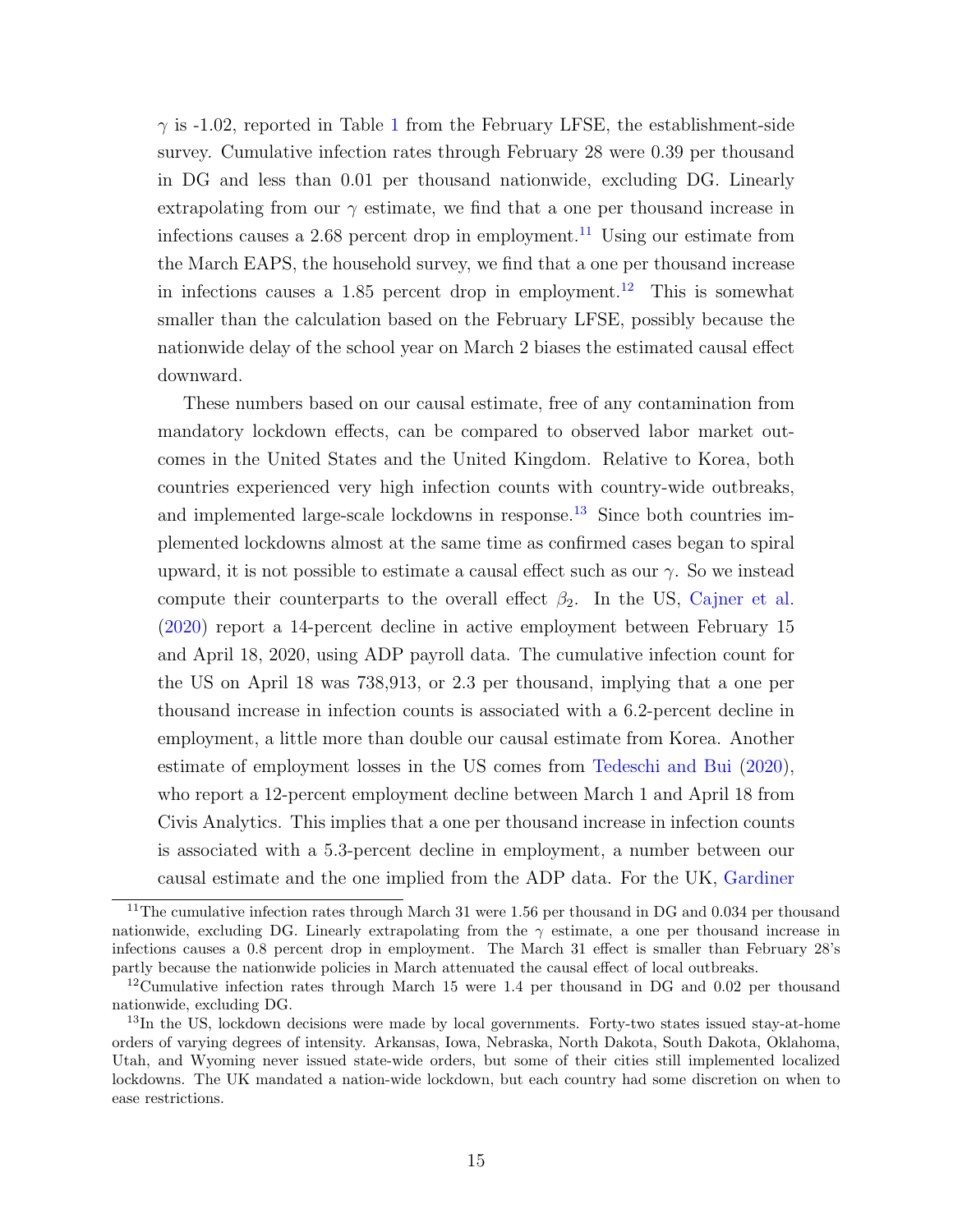[and Slaughter](#page-18-5) [\(2020\)](#page-18-5) estimate that employment fell by 19 percent (15 percent furloughed plus 4 percent unemployed) based on data collected between May 6 to 11. The cumulative infection count on May 10 was 3.2 per thousand, implying that a one per thousand increase in infection counts is associated with a 5.9-percent decline in employment.

The three calculations from the US and the UK yield three estimates that are strikingly close to one another, and they are roughly double the relationship between employment and infection counts implied by our causal estimate without lockdowns. Thus, our results show that even without lockdowns, infection counts alone would have caused employment losses half as large. Furthermore, lockdowns are implemented to contain the epidemic. Suppose that infection counts would have reached twice the levels we observed in those countries had they not implemented any lockdown.<sup>[14](#page-16-0)</sup> Then our causal estimate implies that the resulting employment losses in the absence of lockdowns would have been even larger than currently observed employment losses in the US and the UK.

### 3.2 Impact across industries and demographic groups

Government implementation of lockdowns specify which activities are essential and non-essential. As a result, any negative employment effects from a lockdown would be heterogeneous across industries by design, and to the extent that the demographic composition of workers differ across industries, the effects would also be heterogeneous across demographic groups.

We compare the pattern of the causal employment effects from local outbreaks without lockdowns (Tables [1,](#page-7-0) [3,](#page-9-1) [5](#page-12-0) and Figure [3\)](#page-13-0) with national patterns with lockdowns in the US reported by [Cajner et al.](#page-18-3) [\(2020\)](#page-18-3). First, with or without lockdowns, nearly the same set of industries are hit hardest by the epidemic, including accommodation/food services, real estate, transportation/storage and education. One exception is arts/sports/recreation, which fell significantly nationwide in both Korea and the US, but the causal effect (estimated from regional differences) is insignificant. Second, in both cases, small establishments are hit hardest, controlling for industry effects. Third, nearly the same sets of workers are disproportionately affected with or without lockdowns: low-skill workers, young workers, and those on temporary contracts.<sup>[15](#page-16-1)</sup> Finally, in both cases, the

<span id="page-16-0"></span> $14\text{By all accounts, this is a lower-bound of counterfactual infection counts had no control measures been}$ put in place in those countries, e.g. <https://covid19.healthdata.org>.

<span id="page-16-1"></span><sup>&</sup>lt;sup>15</sup>[Coibion et al.](#page-18-6) [\(2020\)](#page-18-6) also report this last fact for the US, and the UK data also shows the same pattern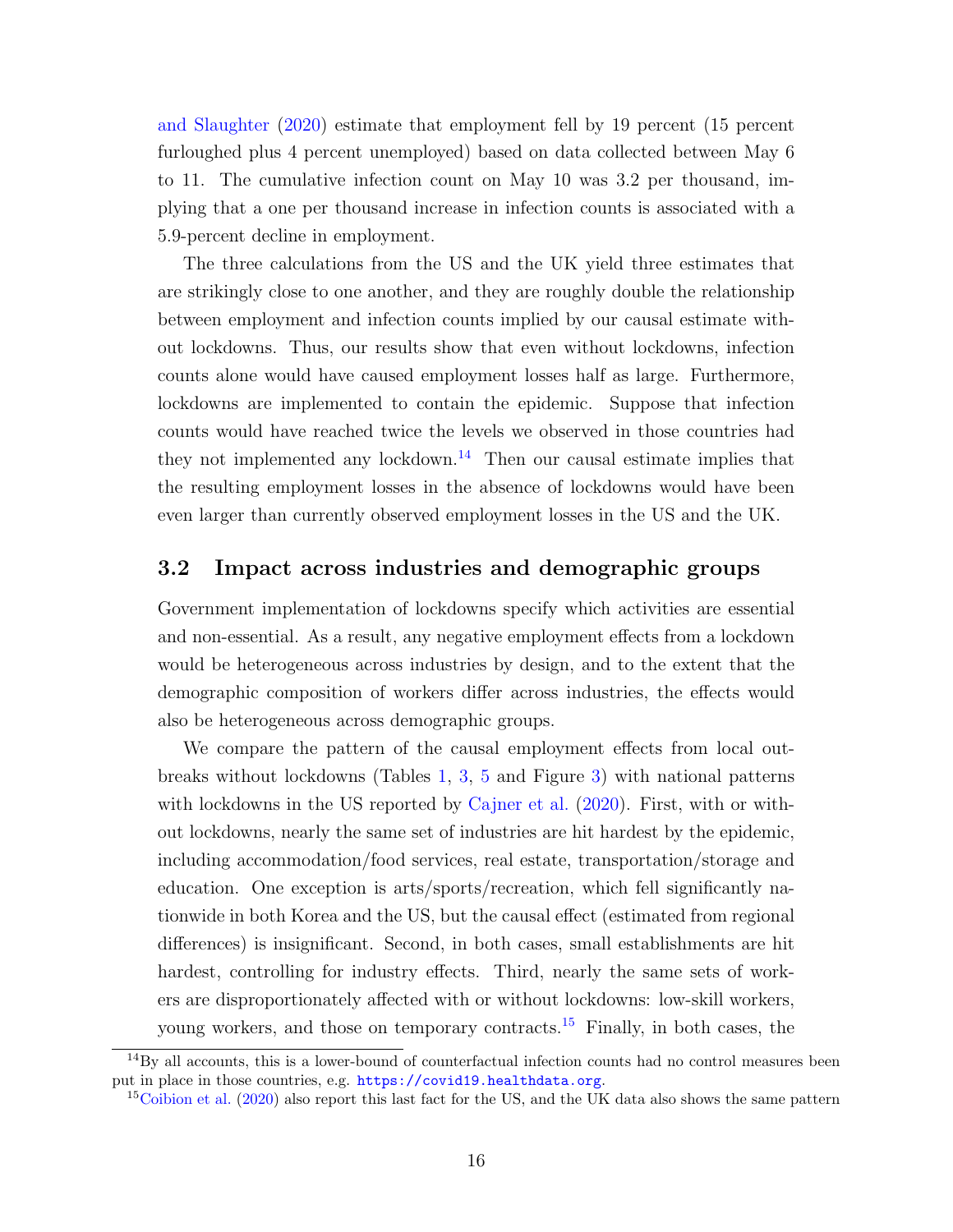heterogeneous effects across workers are accounted for by both between-industry effects and within-industry effects. One difference is the effect by gender. As shown in Figure [3,](#page-13-0) the between-industry causal effect is larger for women, but the within-industry effect is larger for men so that male workers lose more jobs. In the US, largely due to the between-industry effect, female employment falls by more, as well in the UK. $^{16}$  $^{16}$  $^{16}$ 

## 4 Concluding Remarks

We estimate the causal effect of COVID-19 infections on the labor market, exploiting regional variations in Korea. Our difference-in-differences estimate is uncontaminated by lockdowns, which were never pursued by the Korean government, capturing only the voluntary response by private businesses and consumers. Moreover, thanks to a successful test/trace/tracking strategy, total infection counts remained low in Korea and the epidemic was by and large contained to a single region, DG, which experienced a local outbreak triggered by reasons exogenous to any underlying economic factor.

Our main result that a one per thousand increase in confirmed infections causes a 2.7-percent decline in employment is about half the magnitude of noncausal estimates from the US or UK, which confound the direct effects from COVID-19 with lockdown effects. Moreover, the causal patterns we obtain across industries, establishment size classes, and workers' occupation, education, age and employment type tell us that the epidemic struck high-contact industries, small establishments, and workers of lower socioeconomic status the hardest. The causal patterns are very much in line with descriptive evidence from the US and UK as well. This suggests that the primary culprit of the COVID-19 recession is COVID-19 itself, rather than lockdowns, so that the lifting of lockdowns around the world may lead to only modest recoveries unless the infection rates fall. The best way to revive the labor market is to eradicate the virus.

[<sup>\(</sup>Gardiner and Slaughter,](#page-18-5) [2020\)](#page-18-5).

<span id="page-17-0"></span><sup>&</sup>lt;sup>16</sup>However, our nationwide estimate of  $\beta_2$  shows that women lost more jobs than men in Korea, and that within-industry effects are much more positive for men than women.